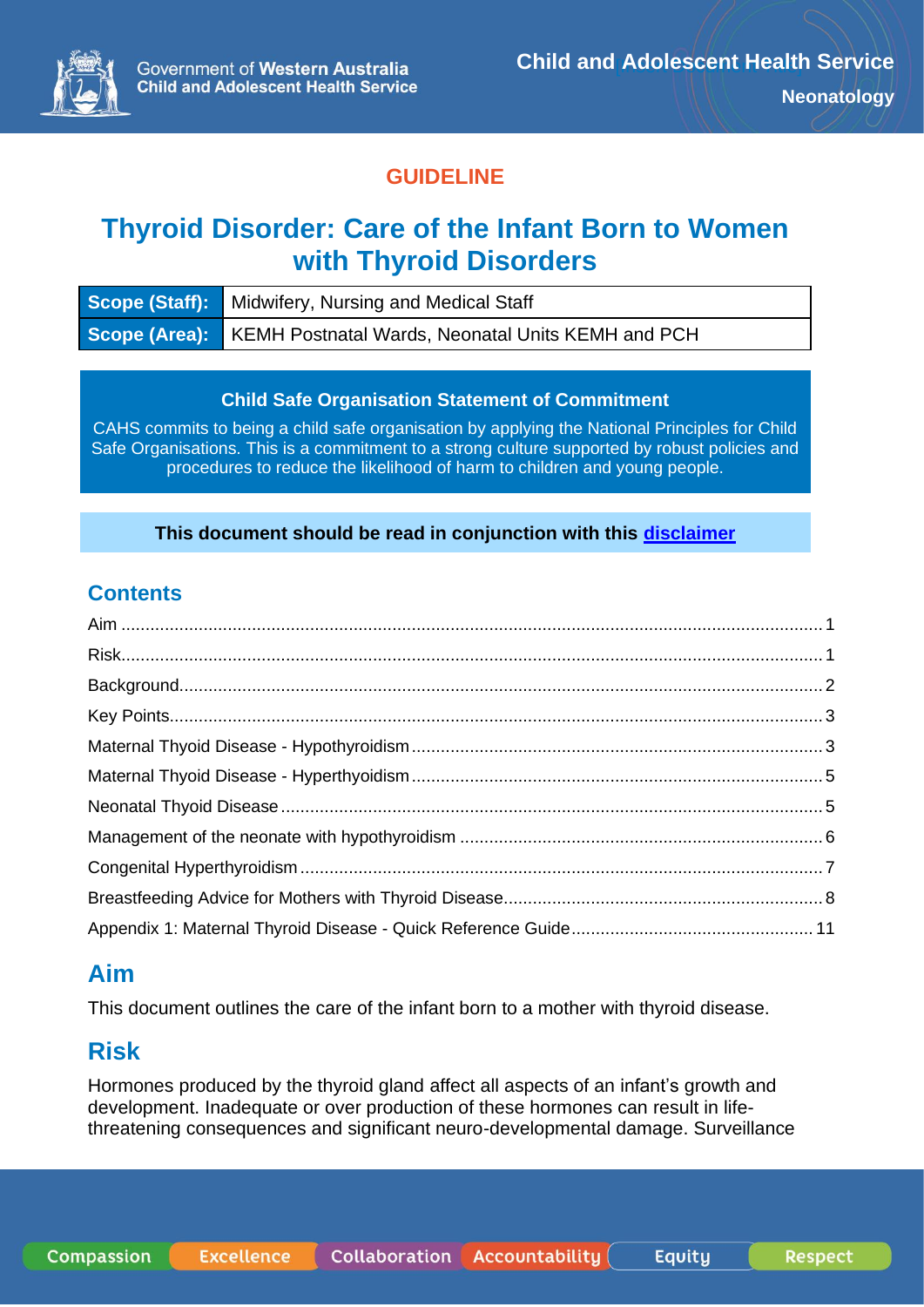of maternal thyroid function and antibody status, as well as neonatal thyroid function will minimise long term adverse outcomes in the infant.

# <span id="page-1-0"></span>**Background**

- Thyroid hormones (T3 & T4) are critical for brain and somatic development as well as regulation of metabolism.
- The hypothalamo-pituitary axis controls activity through sensitive feedback interactions between thyrotropin-releasing hormone (TRH), thyroid stimulating hormone (TSH) and production of T3 & T4.
- During pregnancy there is an increased demand for thyroid hormone synthesis and iodine requirements
	- o Iodine is essential for normal thyroid function; however, iodine deficiency is relatively common.
- The foetus is dependent on transplacental passage of maternal iodine and T4. Maternal T3 does not cross the placenta. The foetus is able to convert T4 to T3 (through de-iodinisation), but this only really takes affect after the first trimester of pregnancy.

#### **Conditions which may impact on neonatal thyroid status include:**

- Gestational and postnatal age
- Medication
- Maternal hypothyroidism (untreated)
- Maternal iodine deficiency
- Maternal hyperthyroidism / presence of TSH-receptor antibodies
- Congenital hypothyroidism.

#### **Term Infants**

- TSH levels rise quickly after birth (60-80 mU/L), falling to around 20 mU/L at 24 hours and decline further to a steady state of 6-10 mU/L at one week of age.
- The initial surge in TSH stimulates thyroidal T4 secretion, resulting in serum T4 and T3 concentration to peak at 24-36 hours of life. T3 and T4 levels then gradually fall in the first month to that of near adult levels.

#### **Preterm Infants**

- Preterm infants follow the same pattern of TSH surge and decline, although less pronounced. Normal range levels are normally expected after the first week of age.
- In the more preterm infants (< 30 weeks), T4 falls in the first week of life before gradually rising, overlapping the normal range expected in term infants by 3-6 weeks.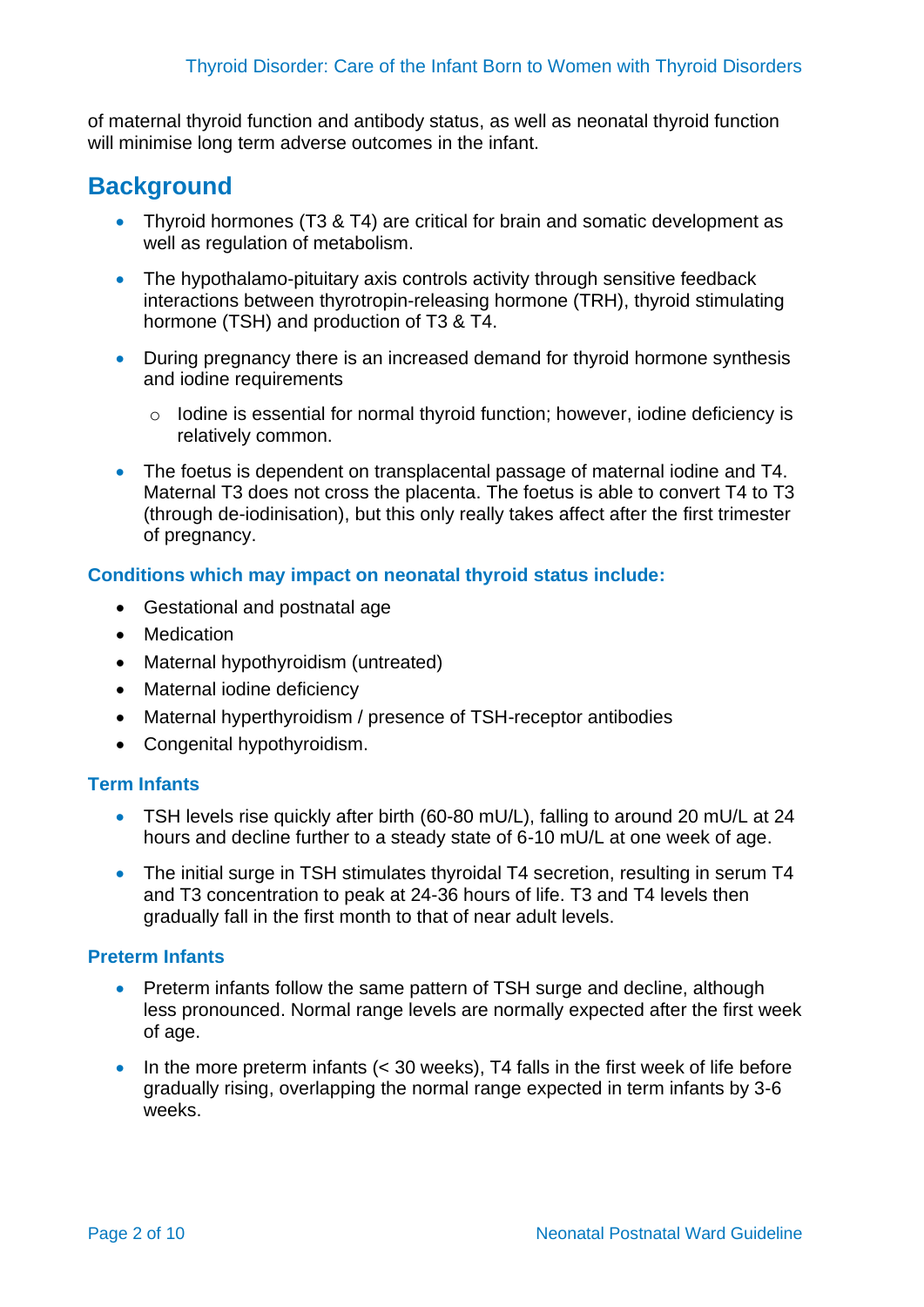o Conditions such as Respiratory Distress and exposure to medications (glucocorticoids and dopamine) may reduce TSH production.

# <span id="page-2-0"></span>**Key points**

- Thyroid Function Tests (TFT) performed immediately after birth can be difficult to interpret, given the complexity of TSH surge in preterm and term infants.
- Newborn Blood Spot Screening Test (NBST) (previously known as Guthrie test) detects **elevated TSH** - therefore detecting only **primary hypothyroidism**.
	- o Endocrinology department at PCH is advised of abnormal results.
- TFT results in preterm infants should be interpreted with caution as an immature hypothalamo-pituitary axis results in a delayed TSH surge and neonatal hypothyroidism that may only be detected after several weeks. Consultation with PCH endocrine department is advised with repeated screening.
- Treatment for neonatal hypothyroidism (with Thyroxine) should be commenced as soon as possible, as delay can result in irreversible neuro-cognitive damage.
- Neonatal thyrotoxicosis is a rare but potentially life-threatening condition. It occurs as a result of trans-placental passage of TSH receptor antibodies usually due to active maternal Graves' disease.
	- o Infants of mothers with Graves' disease should have early testing of TFT's and TSH receptor antibodies as this may identify a biochemical thyrotoxicosis. Anti-thyroid medication and beta-blocker therapy should be considered in consultation with Endocrinology Consultant at PCH.

# <span id="page-2-1"></span>**Maternal Thyroid Disease - Hypothyroidism**

#### **Hashimoto's autoimmune thyroiditis**

• Most common cause (incidence 2.5%). Presents in late childhood/early adulthood with clinical signs; presence of serum antibodies against thyroid antigens; and appearance on ultrasound.

#### **Infant of a mother with auto-immune Hashimoto thyroiditis**

- Trans-placental passage of (inhibitory) TSH receptor antibodies (Rc Ab) may produce transient hypothyroidism in the newborn.
	- o Low levels of maternal TSH Rc Ab indicates low risk and screening via the NBST is sufficient.
	- o If maternal titres are high or unknown, neonatal TSH / FT4 (free T4) levels should be checked at 7-10 days.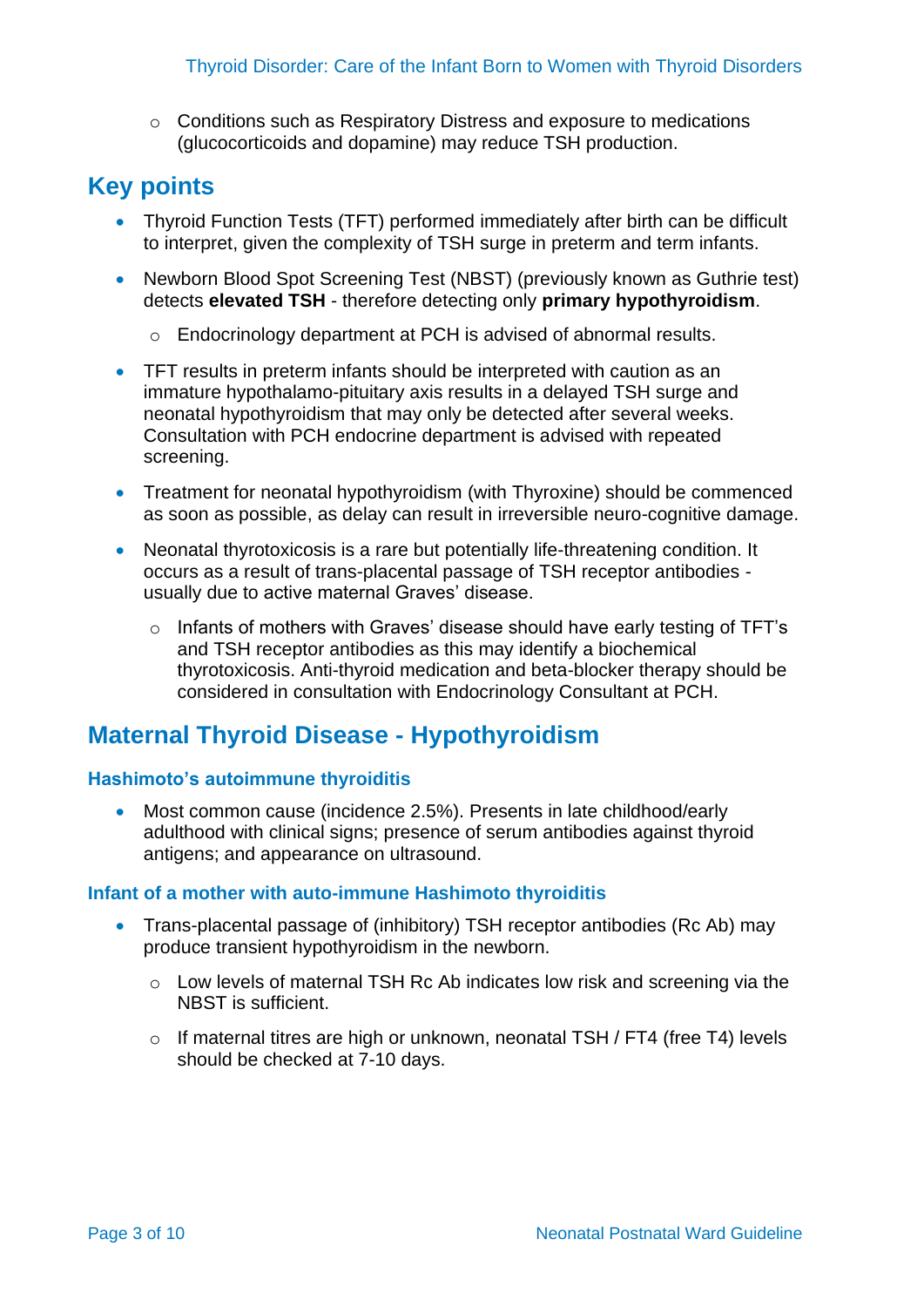#### **Medically / surgically treated Graves' disease (previous hyperthyroidism)**

• Graves' disease treatments (medical / surgical / radio-iodine ablation) render the mother hypothyroid. However, TSH Rc Ab's may still be produced and cross the placenta. TSH Rc Ab titres should be checked in the 3<sup>rd</sup> trimester

#### **Infant of a mother with hypothyroidism secondary to treated Graves' disease:**

• These infants are at high risk of neonatal thyroid dysfunction and require TFT's and TSH Rc Ab status checked at birth or shortly thereafter.

#### **Untreated maternal hypothyroidism**

- Associated with adverse outcomes, including miscarriage, premature & still birth, poor growth and long-term neuro-cognitive impairment.
- If detected antenatally and adequately medicated with Thyroxine, there should be no foetal impact. TSH screening as part of the NBST is sufficient.

#### **Iodine deficiency**

• The commonest cause of hypothyroidism in the developing world, due to inadequate dietary intake (despite supplementation of staple foods). The World Health Organisation recommends a daily jodine intake of 150 ug/day, increasing to 200-250  $\mu$ g/day during pregnancy and lactation.

#### **Maternal congenital hypothyroidism**

- Most cases are due to thyroid aplasia, ectopic thyroid tissue and dyshormonogenesis. The mother will be on regular thyroid replacement.
- If the infant inherits the condition (risk 2-5%) their TSH level will be elevated in an attempt to stimulate the absent/deficient gland.

#### **Infant of a mother with congenital hypothyroidism**

- In most cases (thyroid aplasia or ectopic thyroid tissue), NBST will detect elevated TSH (risk of hypothyroidism).
- In the rare case of hypothalamic-pituitary disorders, TSH levels will be low and will NOT be detected by the NBST. Isolated deficiency of TSH is rare.

### <span id="page-3-0"></span>**Maternal Thyroid Disease - Hyperthyroidism**

#### **Autoimmune Graves' Disease**

- Maternal hyperthyroidism is mostly caused by auto-immune Graves' disease.
	- o Neonatal Graves' disease occurs in around 1-5% of babies born to mothers with Graves Disease, due to the trans-placental passage of TSH Rc Ab.
- It is recommended that all women with active Graves' disease or a history of previously medically or surgically treated Graves' disease have TSH Rc-Ab titres checked at 28-32 weeks gestation.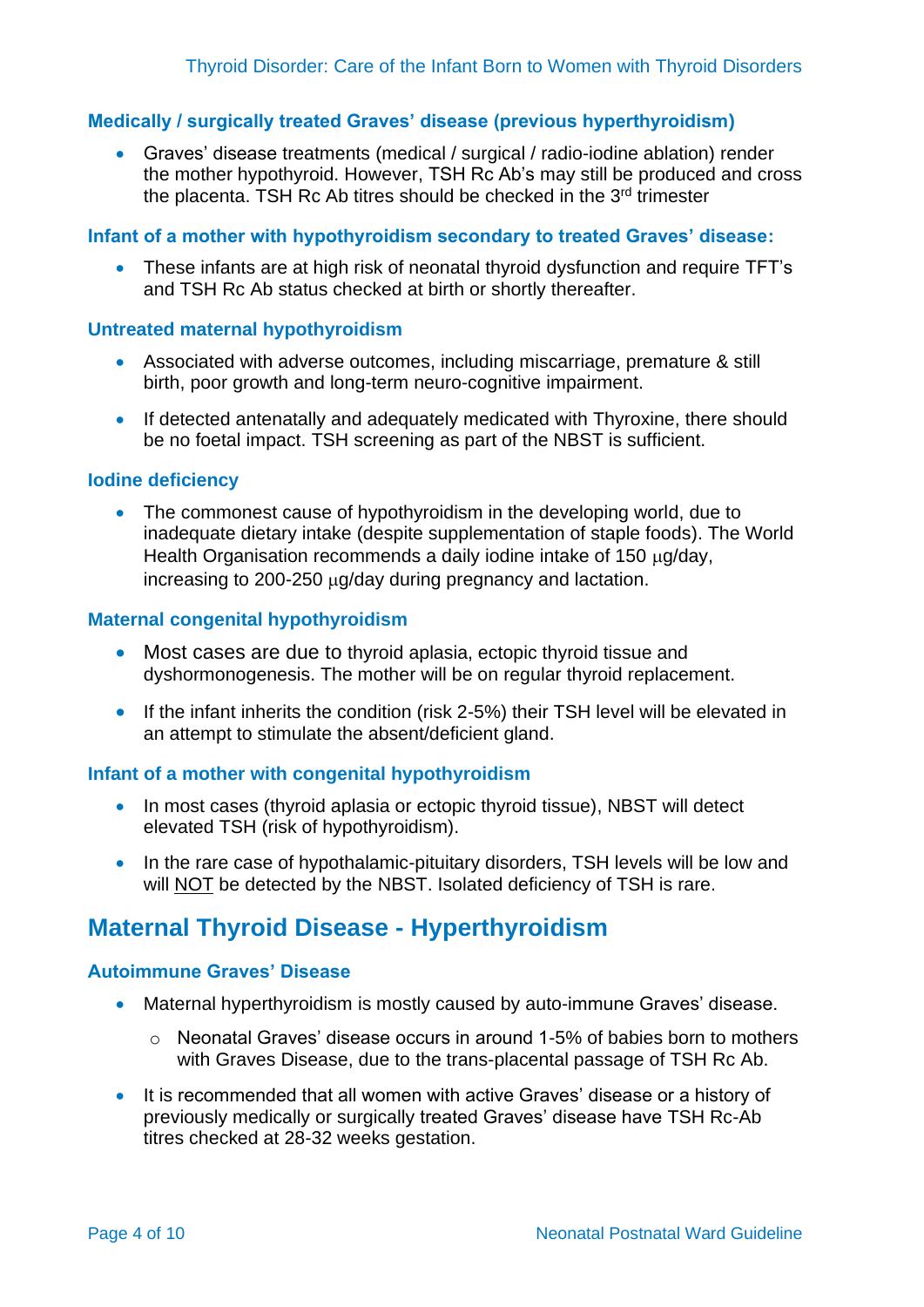#### **Infant of a mother with Graves' disease**

- Infants may be hyperthyroid or hypothyroid at birth depending on the balance of maternal stimulating or inhibitory antibodies and anti-thyroid drug effect.
	- o **All babies born to hyperthyroid women need to have their thyroid function (TSH & Free T4) and TSH Rc Ab status checked at birth (cord blood) or shortly thereafter.**

### <span id="page-4-0"></span>**Neonatal Thyroid Disease**

#### **Congenital Hypothyroidism**

- Incidence 1:2500 to 1:4000 live births. In Western Australia, 8-12 new cases annually. Early diagnosis is critical to prevent irreversible neuro-developmental abnormalities.
- NBST will detect increased TSH levels (above 13mU/L).
	- o Infants with initial TSH screening results of 13-30mU/L have a repeat NBST collected as the first step. Only those infants with a repeat TSH >8 mU/L are referred to PCH Endocrinology for follow-up.
	- o Infants with initial TSH screening results > 30mU/L are referred directly to PCH Endocrinology for immediate recall and assessment (about 10%).
	- $\circ$  In very low birth weight and extremely low birth weight infants a second and sometime third screen at 2-4 weeks postnatal age should be performed to exclude primary hypothyroidism with a delayed TSH rise. See [Newborn](https://cahs.health.wa.gov.au/~/media/HSPs/CAHS/Documents/Health-Professionals/Neonatology-guidelines/Newborn-Screening-Test.pdf?thn=0)  [Blood Spot Screening Test.](https://cahs.health.wa.gov.au/~/media/HSPs/CAHS/Documents/Health-Professionals/Neonatology-guidelines/Newborn-Screening-Test.pdf?thn=0)
- Congenital hypothyroidism is associated with an increased risk of congenital heart disease (10% vs 3% risk in normal population), particularly pulmonary stenosis, ASD and VSD.

#### **Clinical Signs of Hypothyroidism in the Neonate**

- 
- Goitre Cedema Bradycardia
- Intrauterine growth restriction Large fontanelles Microcephaly
- Prolonged jaundice

• Poor weight gain

• Constipation

• Umbilical hernia

- 
- 
- Poor feeding
- Inactivity, sleepy

• Temperature instability

**NOTE:** Pendred Syndrome can cause congenital hypothyroidism and sensori-neural deafness arising from abnormal transport protein (pendrin) involved in iodine transport and cochlear function.

#### **Causes of Hypothyroidism in the Neonate**

#### **Permanent causes:**

• Dysgenesis (80-90%)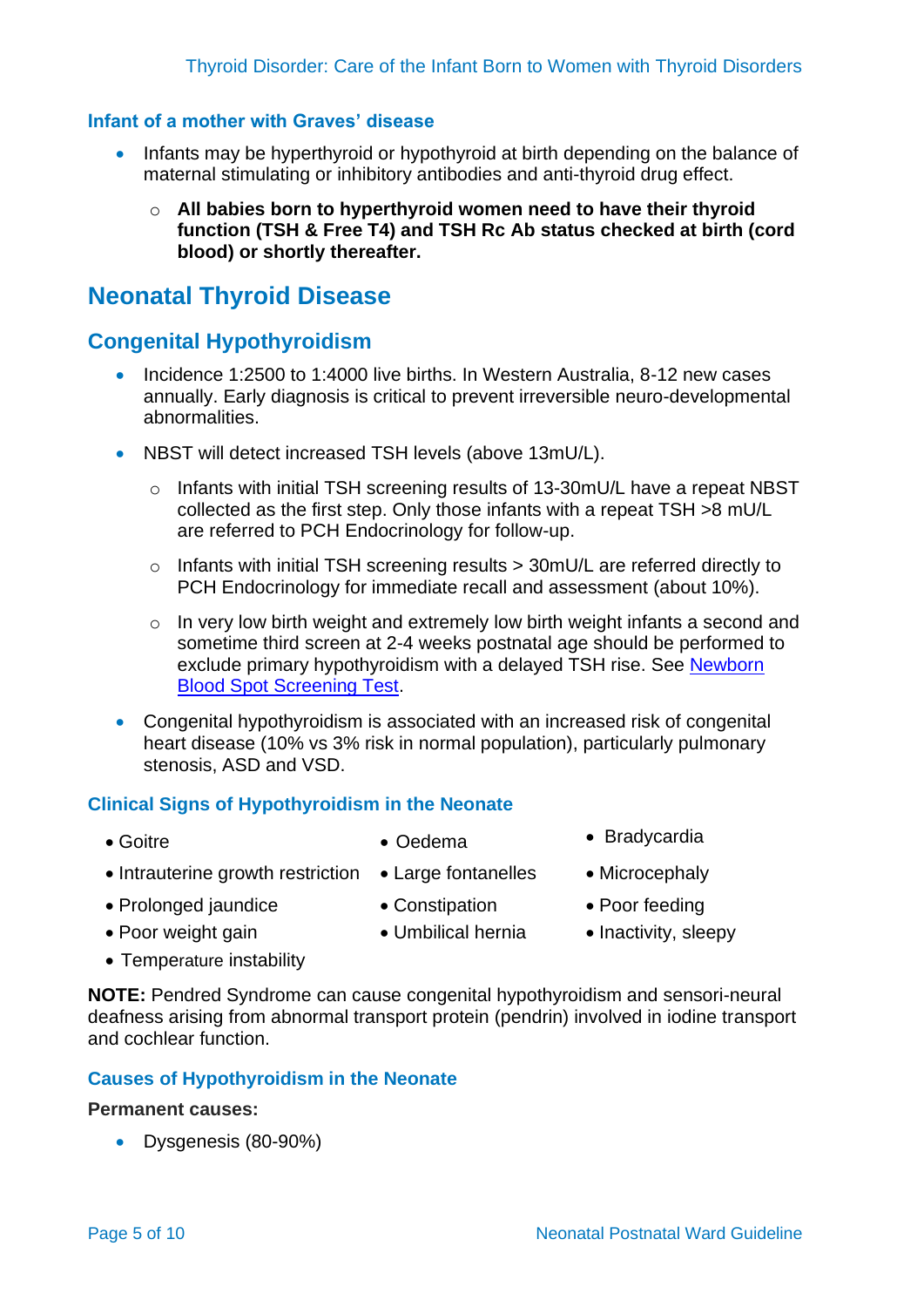- o Ectopic (45-50%).
- o Agenesis (35-40%).
- Dyshormonogenesis (10-20%) includes Pendred Syndrome.
- Other (5%) includes TSH receptor mutations.

#### **Transient causes:**

- Exposure to iodine antiseptics.
- Maternal antithyroid medication.
- Auto-immune thyroid disease.
- Iodine deficiency / excess (maternal diet).

# **Management of the neonate with hypothyroidism**

#### **Neonatal hypothyroidism should be considered a medical emergency**.

- Early treatment with thyroxine is essential and can prevent significant neurocognitive damage.
- Babies with a positive NBST screen are referred to the Endocrinology Department at PCH. TFT and antibody testing is performed.
	- o Treatment with [thyroxine](https://wnhs.health.wa.gov.au/~/media/HSPs/NMHS/Hospitals/WNHS/Documents/Clinical-guidelines/Neonatal-MPs/Levothyroxine.pdf?thn=0) is commenced.
	- o The goal of therapy is to normalise T4 levels within 2 weeks, and TSH within 1 month.
- Periodic hearing testing is essential in infants with suspected dyshormonogenesis; family history of thyroid dysfunction; or Pendred Syndrome, as sensori-neural deafness may worsen over time.
	- o The Australian Paediatric Endocrine Group suggests AABR or OAE testing at 4-8 weeks of age, and then every three months for at least the first year in such cases.

#### **Congenital Hyperthyroidism**

• Neonatal thyrotoxicosis may be associated with significant morbidity and mortality if unrecognised or inadequately treated.

#### **Risk factors for neonatal thyrotoxicosis**

- Mothers with high TSH Rc Ab titres during pregnancy (28-32 weeks). Usually due to hyperthyroidism / Graves' Disease.
- Mother on anti-thyroid treatment at the time of delivery.
- Maternal Hashimoto's Thyroiditis: Rarely produces stimulatory TSH Rc Ab antibodies.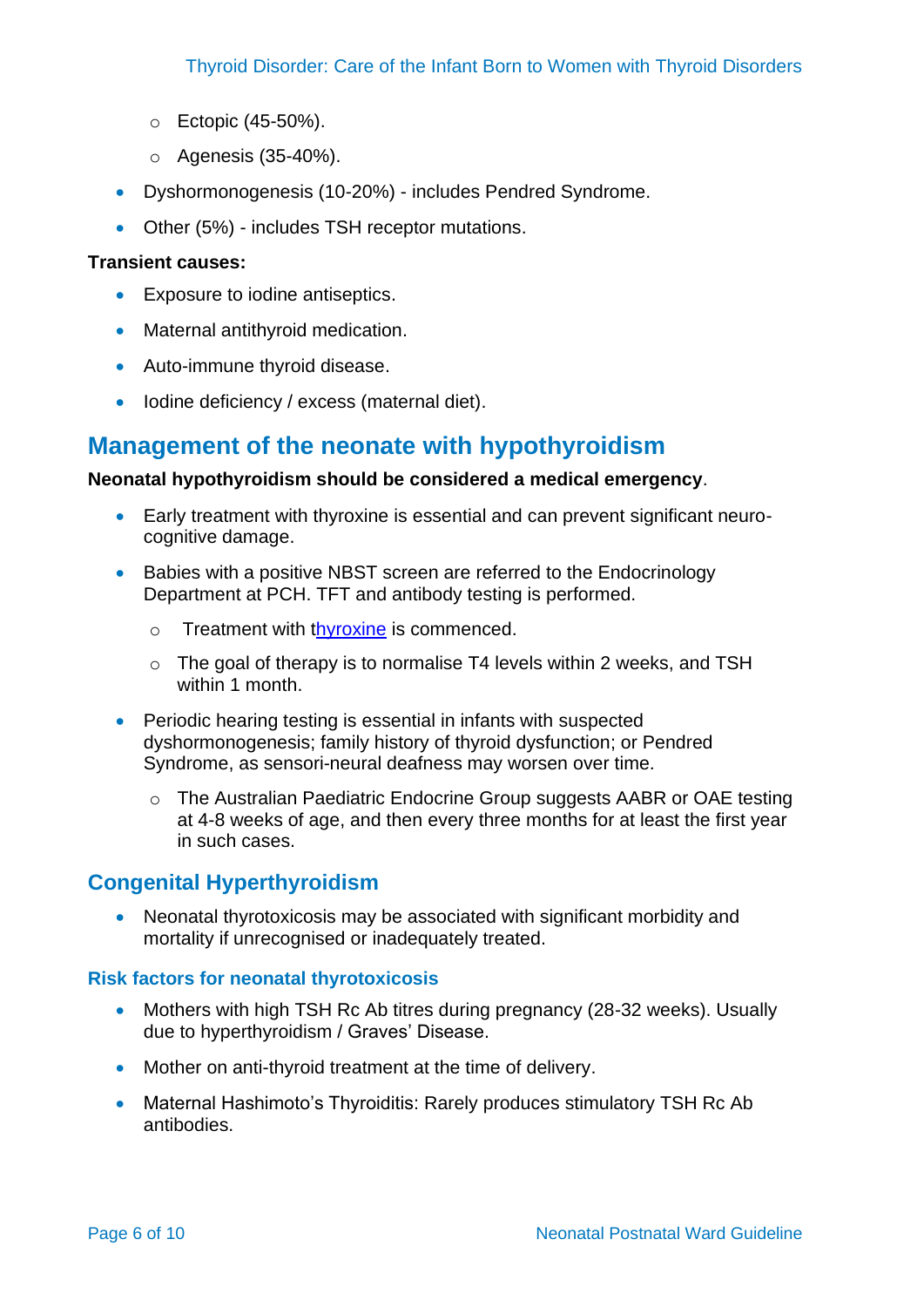- Activating mutation of the TSH Receptor: Suspect if maternal history of thyrotoxicosis from birth.
- Antenatal signs of thyrotoxicosis: Hydrops / tachycardia / arrhythmia; IUGR; hyperkinesis; goitre; advanced bone age (e.g. lower femoral epiphysis).

#### **Clinical Signs of Hyperthyroidism in the Neonate**

- Systemic Tachycardia / arrhythmia, sweating, diarrhoea
- Laboratory Jaundice, thrombocytopaenia
- Anatomical Hydrops; IUGR; microcephaly; craniosynostosis

#### **Management of the Neonate with Hyperthyroidism**

Suspected or confirmed neonatal hyperthyroidism / thyrotoxicosis should be referred to the Endocrinology consultant on-call for PCH after discussion with the Neonatologist

- Anti-thyroid drugs should be commenced promptly in consultation with Paediatric Endocrinologist
- Carbimazole and Propylthiouracil (PTU) inhibit thyroid hormone synthesis and interaction with iodine.
	- o PTU is commenced at a dose of 2.5-5mg/kg, 12 hourly.
	- $\circ$  Carbimazole dose is 250 $\mu$ g/kg, TDS.
- Free thyroxine (FT4) levels quide therapeutic dose and duration.
- Often treatment can be withdrawn in several weeks or months, with clearance of maternal antibodies (TSH Rc-Ab).
- Cessation of treatment is determined clinically and via measurements of serum TSH and FT4.
- Treatment for Graves' related hyper-stimulation is usually required for 4-8 weeks.
- A clinical response will be observed only as colloid stores are depleted.
	- o Adjunct treatments include iodine containing solutions (e.g. Potassium Iodide, Lugol's solution), β-blockers, diuretics/Digoxin and Prednisolone. Glucocorticoids suppress thyroid hormone release and decrease the deiodination of T4 to T3.
- Propranolol may be indicated for persistent tachycardia.
- Digoxin and/or diuretic may be required for cardiac failure.

#### **Caregiver Education**

• Regular monitoring of T4 and TSH is required – normally through Endocrinology Dept, PCH.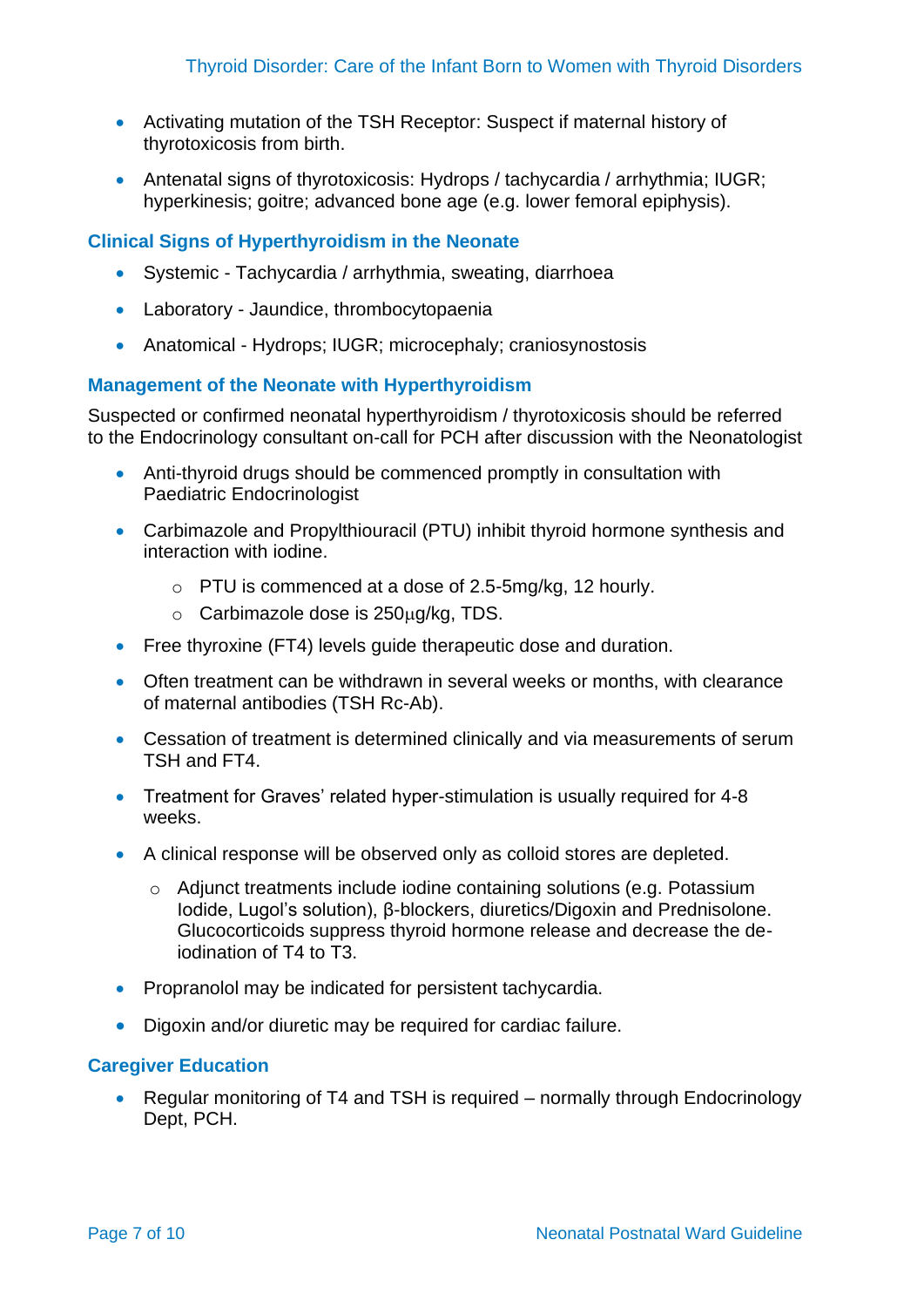- Breastfeeding is not contraindicated if the mother is on small to moderate doses of anti-thyroid medications.
- There is risk of recurrence in future pregnancies.

# <span id="page-7-0"></span>**Breastfeeding Advice for Mothers with Thyroid Disease**

- Maternal Hypothyroidism & Thyroxine replacement: no contraindications
- Maternal hyperthyroidism**:** PTU and the active metabolite of carbimazole (methimazole) are both detectable in breast milk, however neither are contraindications to breastfeeding.
- Radio-iodine treatment is an **absolute contraindication to breastfeeding**.

# **Management of the Neonate at Risk of Thyroid Dysfunction**

• Those infants who are clinically well and discharged early in the postnatal period can be followed up by their GP. See attached [GP Referral Letter](https://cahs-healthpoint.hdwa.health.wa.gov.au/Neonatology/Neonatology%20Forms/Maternal%20Thyroid%20Disorder%20GP%20Referral%20Letter.pdf) for 'Neonate Managed for Maternal Thyroid Disorder'.

#### **Related CAHS internal policies, procedures and guidelines**

Neonatology Clinical Guideline

• [Newborn Blood Spot Screening Test](https://cahs.health.wa.gov.au/~/media/HSPs/CAHS/Documents/Health-Professionals/Neonatology-guidelines/Newborn-Screening-Test.pdf?thn=0)

Neonatology Medication Protocols

• [Levothyroxine](https://kemh.health.wa.gov.au/~/media/HSPs/NMHS/Hospitals/WNHS/Documents/Clinical-guidelines/Neonatal-MPs/Levothyroxine.pdf?thn=0)

#### **References**

- 1. Australian Paediatric Endocrine Group. Position statement: Léger J, Olivieri A, Donaldson M, Torresani T, Krude H, van Vliet G, Polak M, Butler G: European Society for Paediatric Endocrinology Consensus Guidelines on Screening, Diagnosis, and Management of Congenital Hypothyroidism. Hormone Research in Paediatrics 2014;81:80-103. <https://doi.org/10.1159/000358198>
- 2. McGovern M, Reyani Z, O'Connor P, et al. Thyroid function testing in neonates born to women with hypothyroidism. Eur J Pediatr. 2016;175:2015-18.
- 3. Van der Kaay DCM, Wasserman JD, Palmert MR. Management of neonates born to mothers with Graves' Disease. Pediatrics 2016;137(4):e20151878.
- 4. Ogilvy-Stuart AL. Neonatal Thyroid Disorders. **Archives of disease of childhood**. 2002; 87:f165-171
- 5. British Thyroid Association. **UK guidelines for the use of thyroid function tests**. July 2006; Extensive guidelines for the use by patients, GPs and hospital doctors.
- 6. Smith L. Updated AAP guidelines on newborn screening and therapy for congenital hypothyroidism. **Am Fam Phys**. 2007; Aug (76) 3. 439-44.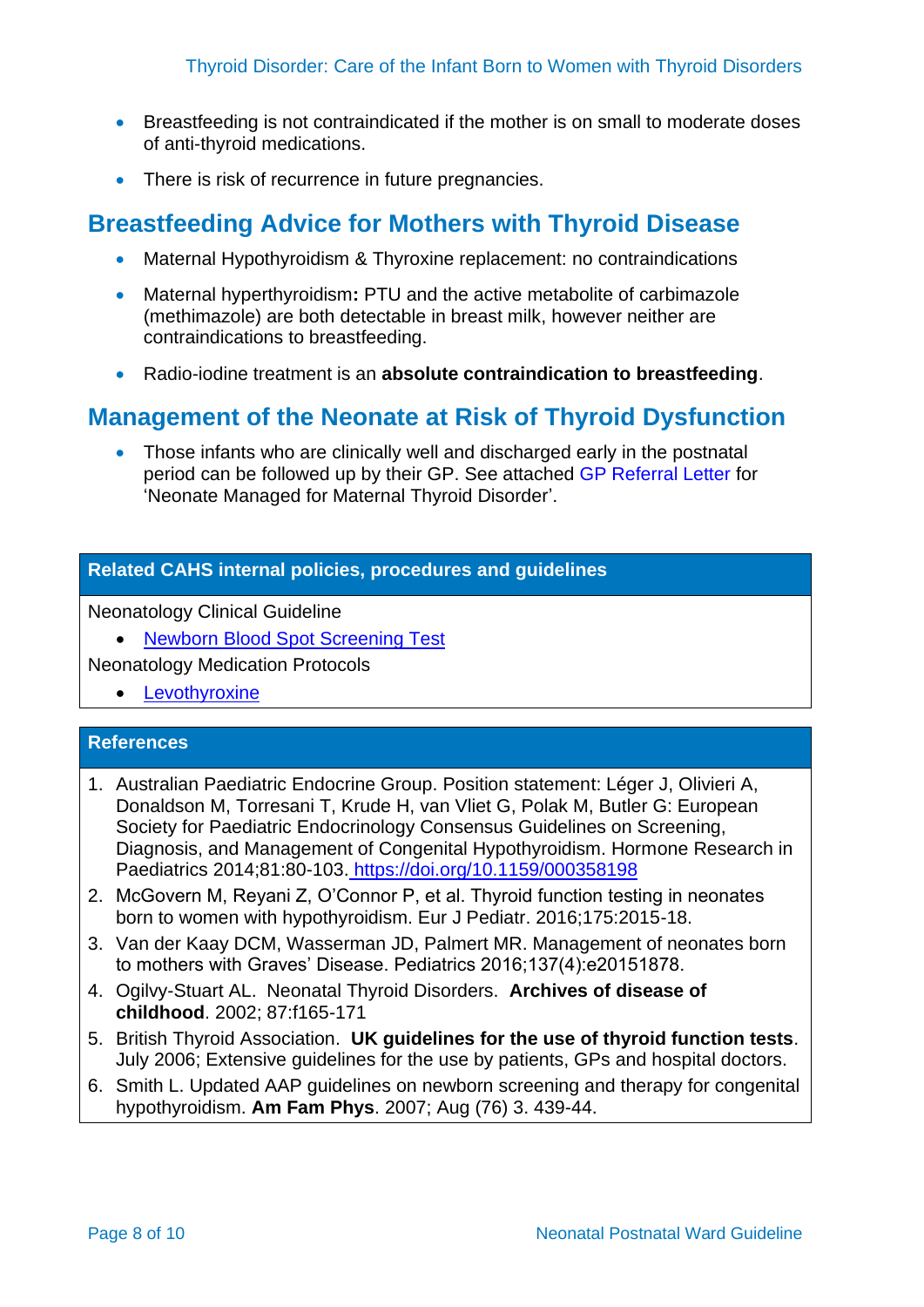**Useful resources (including related forms)**

[GP Referral Letter for 'Neonate Managed for Maternal Thyroid Disorder'](https://cahs-healthpoint.hdwa.health.wa.gov.au/Neonatology/Neonatology%20Forms/Maternal%20Thyroid%20Disorder%20GP%20Referral%20Letter.pdf)

This document can be made available in alternative formats on request.

| Document Owner:                                                                                                                                                                                                   | Neonatology                                    |                          |                   |  |  |  |
|-------------------------------------------------------------------------------------------------------------------------------------------------------------------------------------------------------------------|------------------------------------------------|--------------------------|-------------------|--|--|--|
| Reviewer / Team:                                                                                                                                                                                                  | <b>Neonatology Coordinating Group</b>          |                          |                   |  |  |  |
| Date First Issued:                                                                                                                                                                                                | December 2013                                  | Last Reviewed:           | March 2022        |  |  |  |
| <b>Amendment Dates:</b>                                                                                                                                                                                           |                                                | <b>Next Review Date:</b> | March 2025        |  |  |  |
| Approved by:                                                                                                                                                                                                      | Neonatology Coordinating Group                 | Date:                    | $22nd$ March 2022 |  |  |  |
| Endorsed by:                                                                                                                                                                                                      | <b>Neonatology Coordinating Group</b>          | Date:                    |                   |  |  |  |
| <b>Standards</b><br>Applicable:                                                                                                                                                                                   | NSQHS Standards:<br>Child Safe Standards: 1,10 |                          |                   |  |  |  |
| Printed or personally saved electronic copies of this document are considered uncontrolled                                                                                                                        |                                                |                          |                   |  |  |  |
| Healthy kids, healthy communities<br>Compassion<br><b>Collaboration</b><br>Accountability<br><b>Excellence</b><br>Respect<br>Equity<br>Neonatology   Community Health   Mental Health   Perth Children's Hospital |                                                |                          |                   |  |  |  |